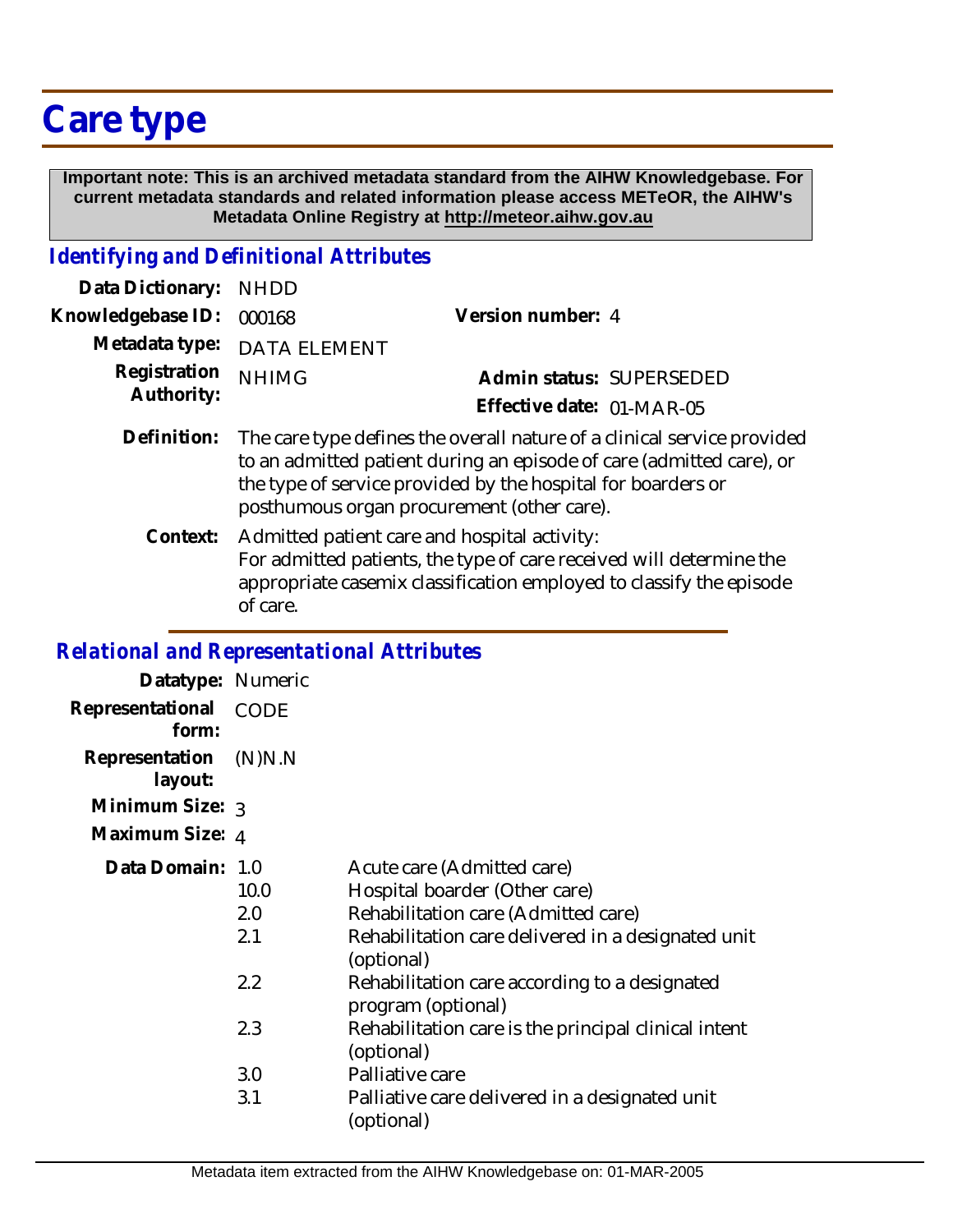- 3.2 Palliative care according to a designated program (optional)
- 3.3 Palliative care is the principal clinical intent (optional)
- 4.0 Geriatric evaluation and management
- 5.0 Psychogeriatric care
- 6.0 Maintenance care
- 7.0 Newborn care
- 8.0 Other admitted patient care
- 9.0 Organ procurement - posthumous (Other care)

Guide For Use: Persons with mental illness may receive any one of the care types (except newborn and organ procurement). Classification depends on the principal clinical intent of the care received.

Admitted care can be one of the following:

1.0 Acute care is care in which the clinical intent or treatment goal is to:

- manage labour (obstetric)
- cure illness or provide definitive treatment of injury
- perform surgery
- relieve symptoms of illness or injury (excluding palliative care)
- reduce severity of an illness or injury
- protect against exacerbation and/or complication of an illness and/or injury which could threaten life or normal function
- perform diagnostic or therapeutic procedures.

2.0 Rehabilitation care is care in which the clinical intent or treatment goal is to improve the functional status of a patient with an impairment, disability or handicap. It is usually evidenced by a multi-disciplinary rehabilitation plan comprising negotiated goals and indicative time frames which are evaluated by a periodic assessment using a recognised functional assessment measure. It includes care provided:

- in a designated rehabilitation unit (code 2.1), or

- in a designated rehabilitation program, or in a psychiatric rehabilitation program as designated by the state health authority for public patients in a recognised hospital, for private patients in a public or private hospital as approved by a registered health benefits organisation (code 2.2), or

- under the principal clinical management of a rehabilitation physician or, in the opinion of the treating doctor, when the principal clinical intent of care is rehabilitation (code 2.3).

Optional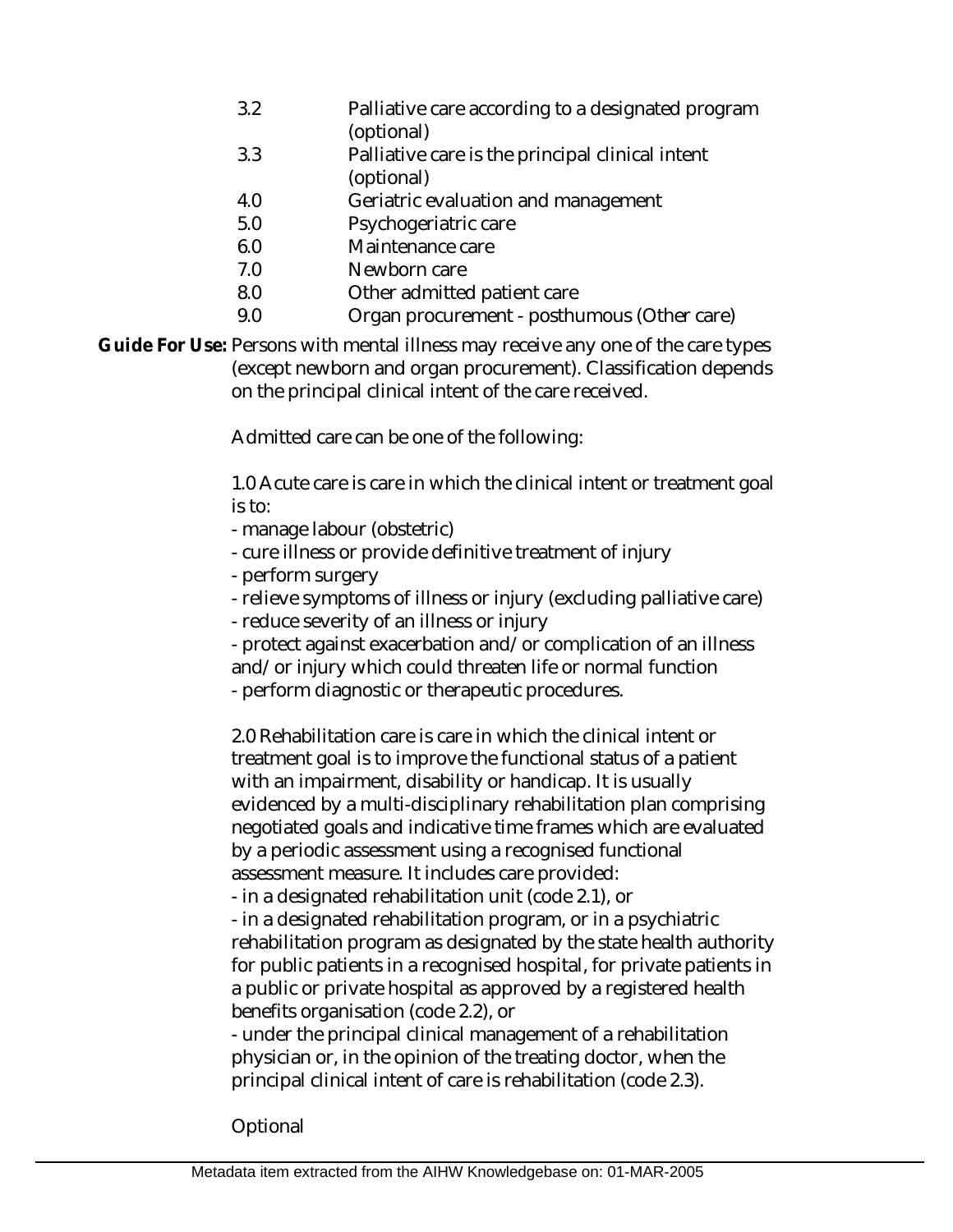2.1 A designated rehabilitation care unit (code 2.1) is a dedicated ward or unit (and can be a stand-alone unit) that receives identified funding for rehabilitation care and/or primarily delivers rehabilitation care.

2.2 In a designated rehabilitation care program (code 2.2), care is delivered by a specialised team of staff who provide rehabilitation care to patients in beds that may or may not be dedicated to rehabilitation care. The program may, or may not be funded through identified rehabilitation care funding. Code 2.1 should be used instead of code 2.2 if care is being delivered in a designated rehabilitation care program and a designated rehabilitation care unit.

2.3 Rehabilitation as principal clinical intent (code 2.3) occurs when the patient is primarily managed by a medical practitioner who is a specialist in rehabilitation care or when, in the opinion of the treating medical practitioner, the care provided is rehabilitation care even if the doctor is not a rehabilitation care specialist. The exception to this is when the medical practitioner is providing care within a designated unit or a designated program, in which case code 2.1 or 2.2 should be used, respectively.

3.0 Palliative care is care in which the clinical intent or treatment goal is primarily quality of life for a patient with an active, progressive disease with little or no prospect of cure. It is usually evidenced by an interdisciplinary assessment and/or management of the physical, psychological, emotional and spiritual needs of the patient; and a grief and bereavement support service for the patient and their carers/family. It includes care provided:

- in a palliative care unit (code 3.1); or

- in a designated palliative care program (code 3.2); or

- under the principal clinical management of a palliative care physician or, in the opinion of the treating doctor, when the principal clinical intent of care is palliation (code 3.3).

Optional

3.1 A designated palliative care unit (code 3.1) is a dedicated ward or unit (and can be a stand-alone unit) that receives identified funding for palliative care and/or primarily delivers palliative care.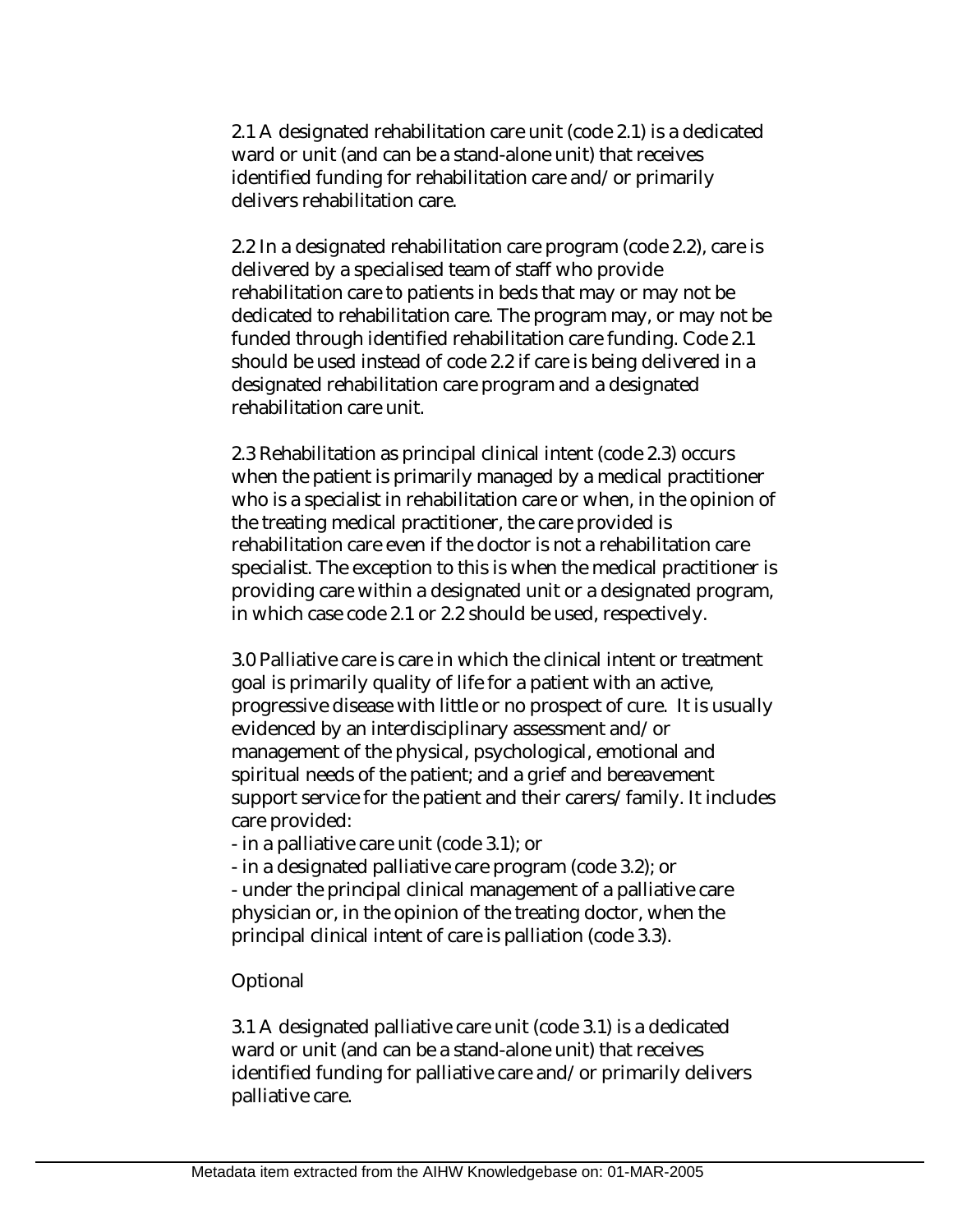3.2 In a designated palliative care program (code 3.2), care is delivered by a specialised team of staff who provide palliative care to patients in beds that may or may not be dedicated to palliative care. The program may, or may not be funded through identified palliative care funding. Code 3.1 should be used instead of code 3.2 if care is being delivered in a designated palliative care program and a designated palliative care unit.

3.3 Palliative care as principal clinical intent (code 3.3) occurs when the patient is primarily managed by a medical practitioner who is a specialist in palliative care or when, in the opinion of the treating medical practitioner, the care provided is palliative care even if the doctor is not a palliative care specialist. The exception to this is when the medical practitioner is providing care within a designated unit or a designated program, in which case code 3.1 or 3.2 should be used, respectively. For example, code 3.3 would apply to a patient dying of cancer who was being treated in a geriatric ward without specialist input by palliative care staff.

4.0 Geriatric evaluation and management is care in which the clinical intent or treatment goal is to maximise health status and/or optimise the living arrangements for a patient with multidimensional medical conditions associated with disabilities and psychosocial problems, who is usually (but not always) an older patient. This may also include younger adults with clinical conditions generally associated with old age. This care is usually evidenced by multi-disciplinary management and regular assessments against a management plan that is working towards negotiated goals within indicative time frames. Geriatric evaluation and management includes care provided:

- in a geriatric evaluation and management unit; or

- in a designated geriatric evaluation and management program; or

- under the principal clinical management of a geriatric evaluation and management physician or, in the opinion of the treating doctor, when the principal clinical intent of care is geriatric evaluation and management.

5.0 Psychogeriatric care is care in which the clinical intent or treatment goal is improvement in health, modification of symptoms and enhancement in function, behaviour and/or quality of life for a patient with an age-related organic brain impairment with significant behavioural or late onset psychiatric disturbance or a physical condition accompanied by severe psychiatric or behavioural disturbance. The care is usually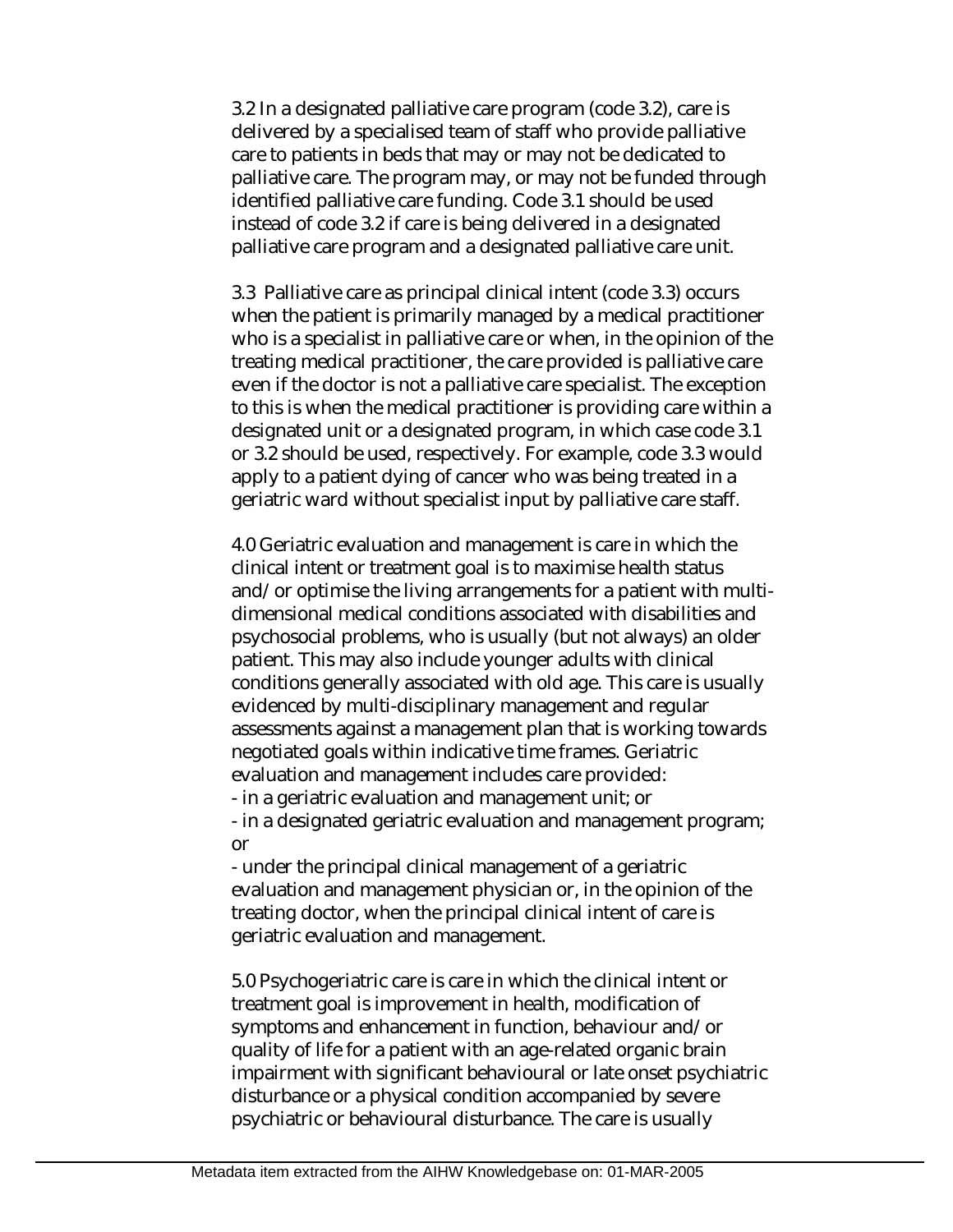evidenced by multi-disciplinary management and regular assessments against a management plan that is working towards negotiated goals within indicative time frames. It includes care provided:

- in a psychogeriatic care unit;

- in a designated psychogeriatic care program; or

- under the principal clinical management of a psychogeriatic physician or, in the opinion of the treating doctor, when the principal clinical intent of care is psychogeriatic care.

6.0 Maintenance care is care in which the clinical intent or treatment goal is prevention of deterioration in the functional and current health status of a patient with a disability or severe level of functional impairment. Following assessment or treatment the patient does not require further complex assessment or stabilisation, and requires care over an indefinite period. This care includes that provided to a patient who would normally receive care in another setting eg at home, or in a residential aged care service, by a relative or carer, that is unavailable in the short term.

7.0 Newborn care is initiated when the patient is born in hospital or is nine days old or less at the time of admission. Newborn care continues until the care type changes or the patient is separated: - patients who turn 10 days of age and do not require clinical care are separated and, if they remain in the hospital, are designated as boarders

- patients who turn 10 days of age and require clinical care continue in a newborn episode of care until separated

- patients aged less than 10 days and not admitted at birth (eg transferred from another hospital) are admitted with newborn care type

- patients aged greater than 9 days not previously admitted (eg transferred from another hospital) are either boarders or admitted with an acute care type

- within a newborn episode of care, until the baby turns 10 days of age, each day is either a qualified or unqualified day

- a newborn is qualified when it meets at least one of the criteria detailed in Newborn qualification status.

Within a newborn episode of care, each day after the baby turns 10 days of age is counted as a qualified patient day. Newborn qualified days are equivalent to acute days and may be

denoted as such.

8.0 Other admitted patient care is care where the principal clinical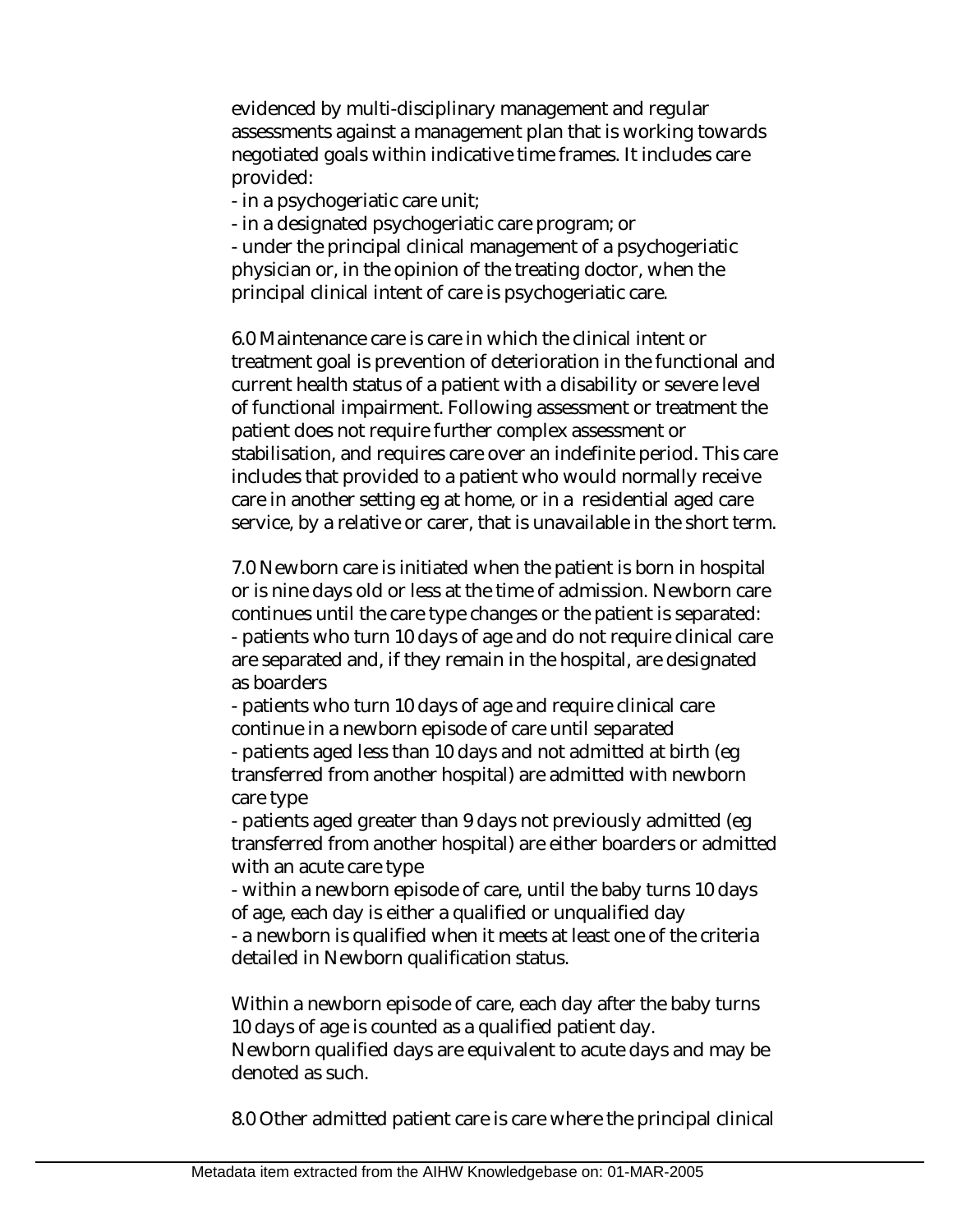intent does meet the criteria for any of the above.

Other care can be one of the following:

9.0 Organ procurement - posthumous is the procurement of human tissue for the purpose of transplantation from a donor who has been declared brain dead.

Diagnoses and procedures undertaken during this activity, including mechanical ventilation and tissue procurement, should be recorded in accordance with the relevant ICD-10-AM Australian Coding Standards. These patients are not admitted to the hospital but are registered by the hospital.

10.0 Hospital boarder is a person who is receiving food and/or accommodation but for whom the hospital does not accept responsibility for treatment and/or care.

Hospital boarders are not admitted to the hospital. However, a hospital may register a boarder. Babies in hospital at age 9 days of less cannot be boarders. They are admitted patients with each day of stay deemed to be either qualified or unqualified.

Related metadata: supersedes previous data element Type of episode of care version 3 is used in conjunction with Number of qualified days for newborns version 2 is used in conjunction with Newborn qualification status version 2

### *Administrative Attributes*

**Source Document:**

**Source Organisation:** National Health Data Committee

Comments: Unqualified newborn days (and separations consisting entirely of unqualified newborn days are not to be counted under the Australian Health Care Agreements and they are ineligible for health insurance benefit purposes.

## *Data Element Links*

*Information Model Entities linked to this Data Element*

NHIM Service provision event

#### *Data Agreements which include this Data Element*

| NMDS - Admitted patient care          | From 01-Jul-00 to |
|---------------------------------------|-------------------|
| NMDS - Admitted patient mental health | From 01-Jul-00 to |
| care                                  |                   |